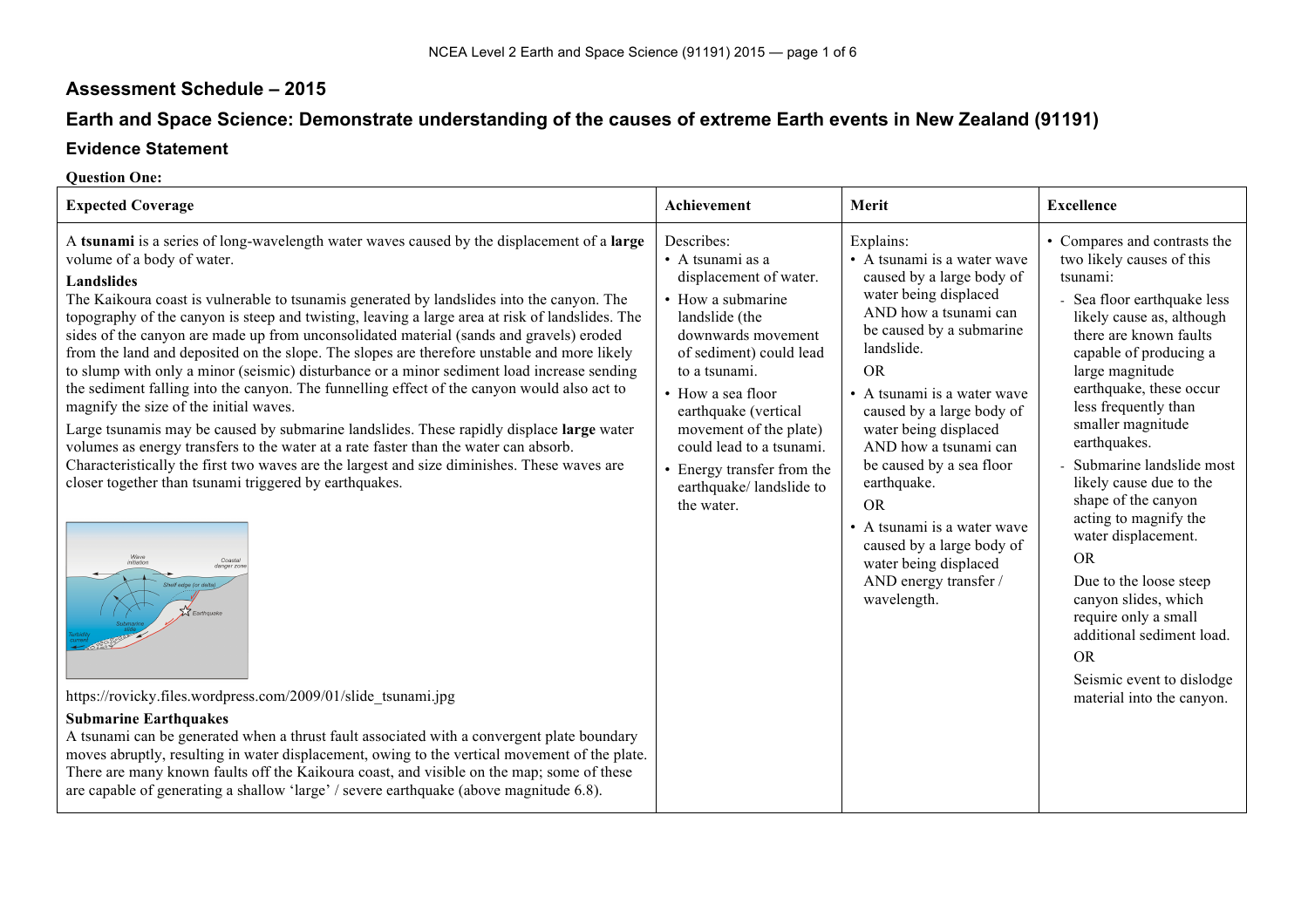| http://www.n-d-a.org/images/tsunami-diagram.jpg                                                                                                                                                                                                                                                                                                                                                                                                                                                                                                                                                                                                                                                                                                      |  |  |
|------------------------------------------------------------------------------------------------------------------------------------------------------------------------------------------------------------------------------------------------------------------------------------------------------------------------------------------------------------------------------------------------------------------------------------------------------------------------------------------------------------------------------------------------------------------------------------------------------------------------------------------------------------------------------------------------------------------------------------------------------|--|--|
| Kaikoura is an area with active faulting capable of producing large earthquakes. It is at the<br>convergence of the Pacific and Australian plates. Although large earthquakes can occur, they<br>are not frequent. More frequent are smaller earthquakes (below 6.5), which can displace the<br>loose material on the canyon wall. Combined with the funnel effect of the canyon, which<br>magnifies the water displacement, there is a greater chance of tsunamis generated by a<br>landslide into the canyon causing the wave. Because this requires a smaller seismic event,<br>this is likely to be more frequent (shorter return rate) and therefore more likely than an<br>earthquake-generated tsunami, which requires a large 7+ earthquake. |  |  |

| NØ                                    | N <sub>1</sub>                    | N <sub>2</sub>       | A <sub>3</sub>       | A4                                | M <sub>5</sub>      | M6                   |                                                                                                                                    | E8                                                                     |
|---------------------------------------|-----------------------------------|----------------------|----------------------|-----------------------------------|---------------------|----------------------|------------------------------------------------------------------------------------------------------------------------------------|------------------------------------------------------------------------|
| No response; no<br>relevant evidence. | Partially describes<br>ONE point. | Describes ONE point. | Describes TWO point. | <b>Describes THREE</b><br>points. | Explains ONE point. | Explains TWO points. | Comprehensively<br>explains a likely cause<br>of a tsunami – ONE<br>point (can be opposite)<br>with reasonable<br>justifications). | Compares and<br>contrasts the TWO<br>likely causes of this<br>tsunami. |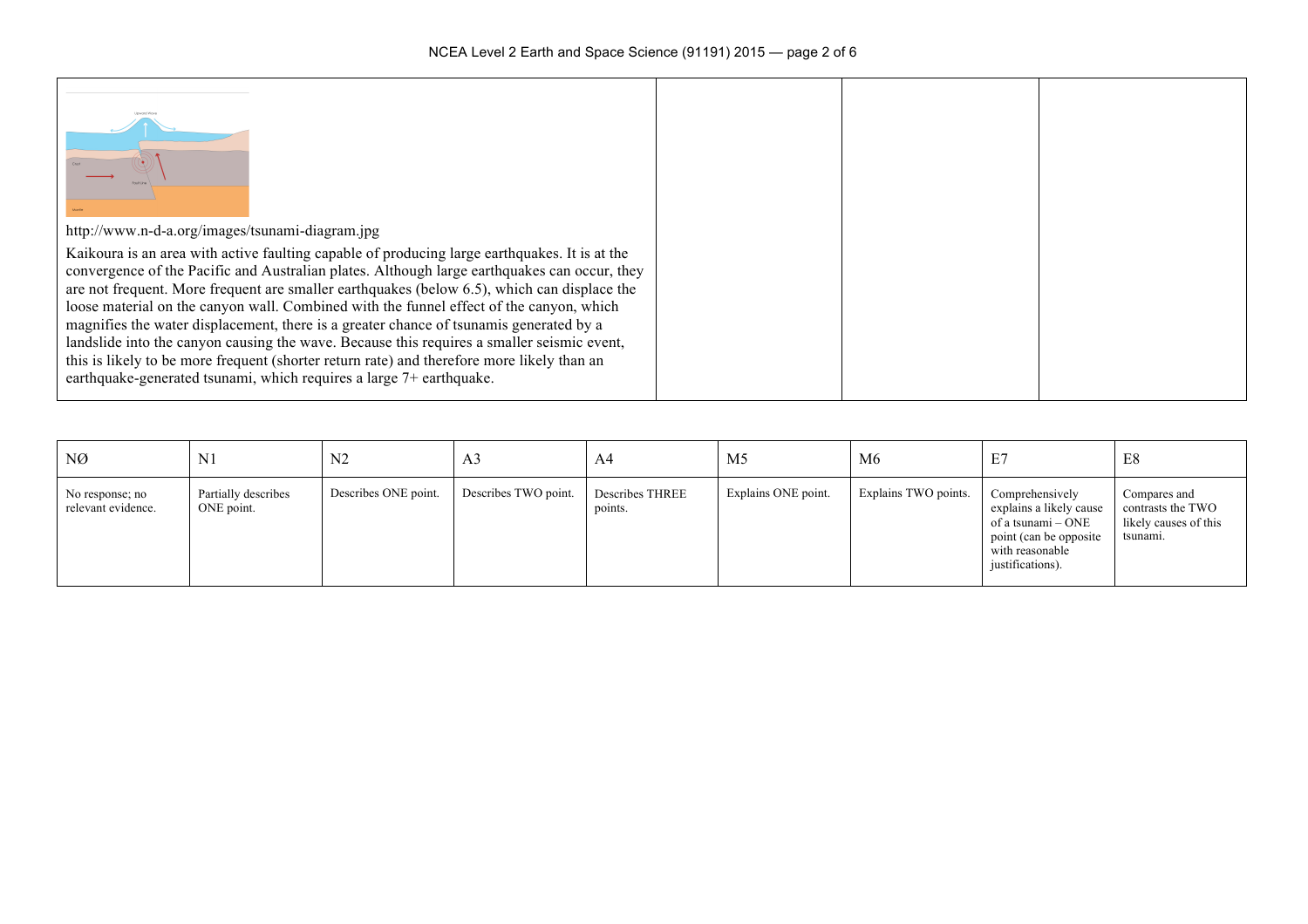**Question Two:**

| лисэмэн тил<br><b>Expected Coverage</b>                                                                                                                                                                                                                                                                                                                                                                                                                                                                                                                                                                                                                                                                                                                                                                                                                                                                                                                                                                                                                                                                                                                                                                                                                                                                                                                                                                                                                                                                                                                                                                                | Achievement                                                                                                                                                                                                                                                                                                                                                           | Merit                                                                                                                                                                                                                                                                                                                                                                                                                                                                                                                     | <b>Excellence</b>                                                                                                                                                                                                                                                                                                                                                                                                                                                                                                                                                                                                                                                                                                                                                                                             |
|------------------------------------------------------------------------------------------------------------------------------------------------------------------------------------------------------------------------------------------------------------------------------------------------------------------------------------------------------------------------------------------------------------------------------------------------------------------------------------------------------------------------------------------------------------------------------------------------------------------------------------------------------------------------------------------------------------------------------------------------------------------------------------------------------------------------------------------------------------------------------------------------------------------------------------------------------------------------------------------------------------------------------------------------------------------------------------------------------------------------------------------------------------------------------------------------------------------------------------------------------------------------------------------------------------------------------------------------------------------------------------------------------------------------------------------------------------------------------------------------------------------------------------------------------------------------------------------------------------------------|-----------------------------------------------------------------------------------------------------------------------------------------------------------------------------------------------------------------------------------------------------------------------------------------------------------------------------------------------------------------------|---------------------------------------------------------------------------------------------------------------------------------------------------------------------------------------------------------------------------------------------------------------------------------------------------------------------------------------------------------------------------------------------------------------------------------------------------------------------------------------------------------------------------|---------------------------------------------------------------------------------------------------------------------------------------------------------------------------------------------------------------------------------------------------------------------------------------------------------------------------------------------------------------------------------------------------------------------------------------------------------------------------------------------------------------------------------------------------------------------------------------------------------------------------------------------------------------------------------------------------------------------------------------------------------------------------------------------------------------|
| The oceanic Pacific Plate is subducting under the continental Australian Plate at a convergent<br>boundary.<br>trench<br>volcano<br>super-heated<br>water and magma<br><b><math>\heartsuit</math></b> earthquakes<br>They collide at a convergent boundary, which leads to a subduction zone at the Taupo<br>Volcanic Zone (TVZ). Subduction is happening because of the different densities of the<br>plates. Pacific Plate is wholly oceanic and mostly basalt so is denser than Australian Plate. It<br>is dragged down under the Australian Plate by gravity. Above this zone is the TVZ.<br>Subduction is not smooth; friction between the plates leads to pressure build-up. Eventually<br>pressure is released as volcanic activity. The friction between the top of the subducting crust<br>and underside of overriding Australian Plate results in the partial melting of crust which is<br>silica-rich magma dacite / andesite depending on which volcano referred to – eruptive<br>material is a mix of both types of crust – proportion varies according to which volcano is<br>selected. The addition of water to the already hot mantle rocks lowers their melting<br>temperature resulting in partial melting of rocks. The newly formed magma is less dense so<br>rises.<br>Stratovolcanoes are made up of alternating layers of pyroclastic material and lava – the initial<br>part of a subduction volcanic eruption is mainly gases and ash. The hot ash (tephra) and gas<br>is erupted into an eruption column, which descends (due to gravity) producing a pyroclastic<br>flow / density current. | Describes:<br>• Plate tectonics under<br>Taupo Volcanic Zone<br>(subduction as Pacific<br>Plate (PP) subducts and<br>melts beneath Australian<br>Plate (AP).<br>• PP is denser than the<br>AP<br>• The alternating layers of<br>ash and lava which<br>produce a stratovolcano.<br>• Initial eruption /<br>pyroclastic flow layer as<br>a mixture of ash and<br>gases. | Explains:<br>• The cause of volcanic<br>activity in the TVZ in<br>terms of plate boundary.<br>• The alternating sequence<br>of gases / ash (tephra) and<br>lava which produce the<br>layers of a stratovolcano.<br>• Lava composition of the<br>selected material with<br>reference to silica %<br>which determines the<br>'shape' of the 'cone'.<br>• Pyroclastic flows $-$ a mix<br>of gases, mainly carbon<br>dioxide and sulphur<br>dioxide and ash. 'Flow' is<br>due to eruption column<br>collapsing under gravity. | Explains comprehensively:<br>• The cause of volcanic<br>activity in the TVZ in terms<br>of the plate boundary.<br>• How lava composition of<br>the selected material with<br>reference to silica % which<br>determines the 'shape' of<br>the 'cone' – each eruptive<br>event has slightly different<br>lava.<br>• That pyroclastic flows are<br>produced during initial<br>stage of the eruption and<br>contain hot gases mainly<br>sulphur dioxide and carbon<br>dioxide. Tephra is of<br>different sizes from fine ash<br>to larger blocks / bombs.<br>The eruption column<br>collapses due to gravity,<br>with the finer particles<br>being carried the furthest<br>from the vent.<br>• And so this leads to layers<br>of slightly different material<br>being laid down each time<br>an erruption occurs. |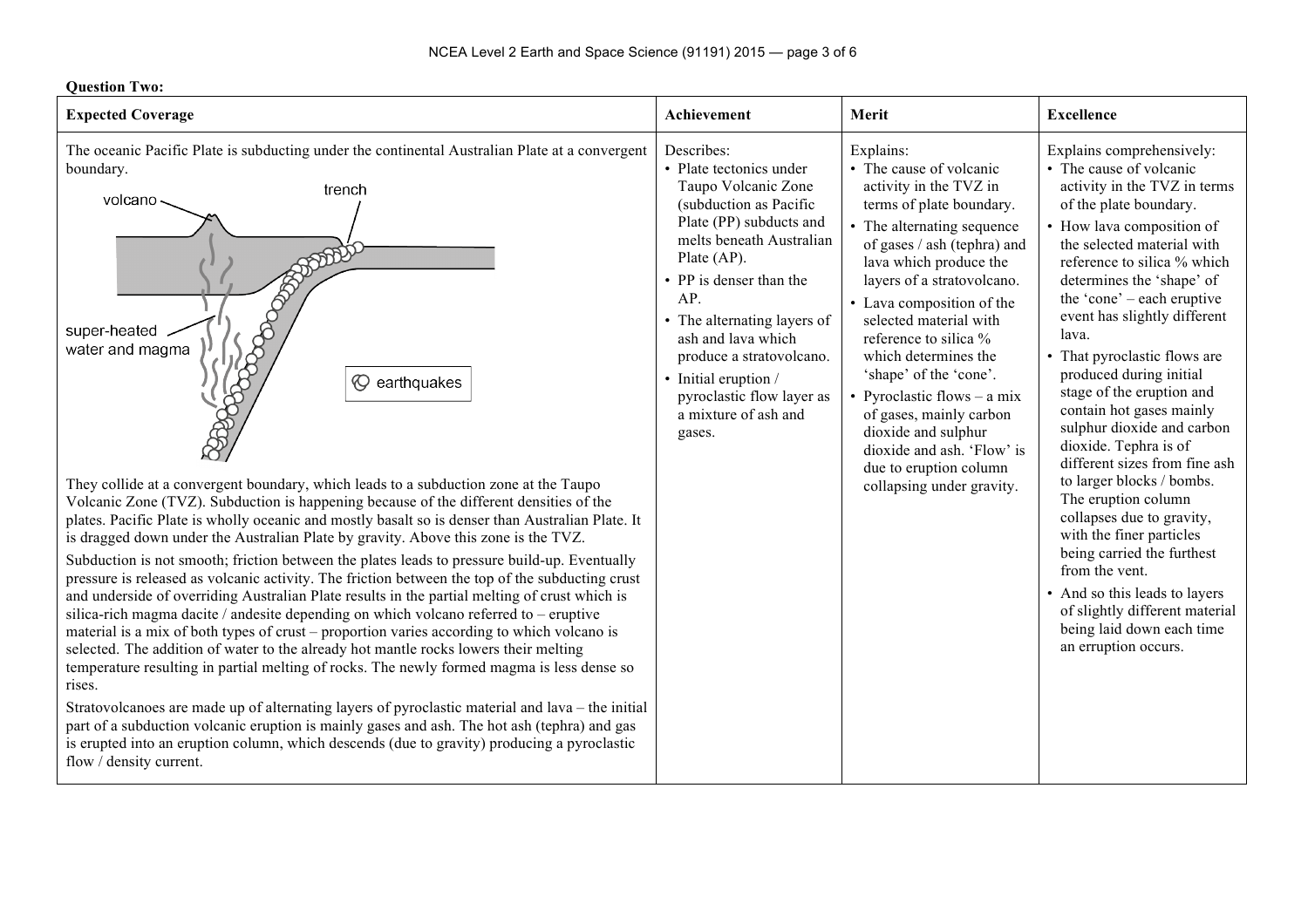| eruption cloud<br>prevailing<br>acid<br>wind<br>rain,<br>pyroclastic<br>ash fall (lephra)<br>OW<br>lava<br>landslide<br>dome<br>pyroclast<br>earthquakes<br>lahar<br>http://worldlywise.pbworks.com/f/1272808249/volcanichazards.jpg                                                                                                                                                                                                                                                                                                |  |  |
|-------------------------------------------------------------------------------------------------------------------------------------------------------------------------------------------------------------------------------------------------------------------------------------------------------------------------------------------------------------------------------------------------------------------------------------------------------------------------------------------------------------------------------------|--|--|
| <b>Characteristics</b><br>Lava may be produced after the initial gases and ash. The composition of the lava andesite /<br>dacite depends on the amount of silica and proportions of crust $-e.g.$ dacite is predominantly<br>the overlying Australian continental crust (melting point of rock reduced because of water),<br>whereas andesite is a mixture of both crusts continental and oceanic. Each eruptive event<br>from the same vent is geochemically slightly different, which is why the layering / strata is<br>visible. |  |  |

| NØ                                    | $\mathbf{N}$                      | N <sub>2</sub>       | A <sub>3</sub>       | A4                                | M <sub>5</sub>      | M6                   | E7                                                                                          | E8                                                                                                 |
|---------------------------------------|-----------------------------------|----------------------|----------------------|-----------------------------------|---------------------|----------------------|---------------------------------------------------------------------------------------------|----------------------------------------------------------------------------------------------------|
| No response; no<br>relevant evidence. | Partially describes<br>ONE point. | Describes ONE point. | Describes TWO point. | <b>Describes THREE</b><br>points. | Explains ONE point. | Explains TWO points. | Explains in detail<br>ONE point along with<br>the cause of volcanic<br>activity in the TVZ. | • Explains in detail<br>BOTH points along<br>with the cause of<br>volcanic activity in<br>the TVZ. |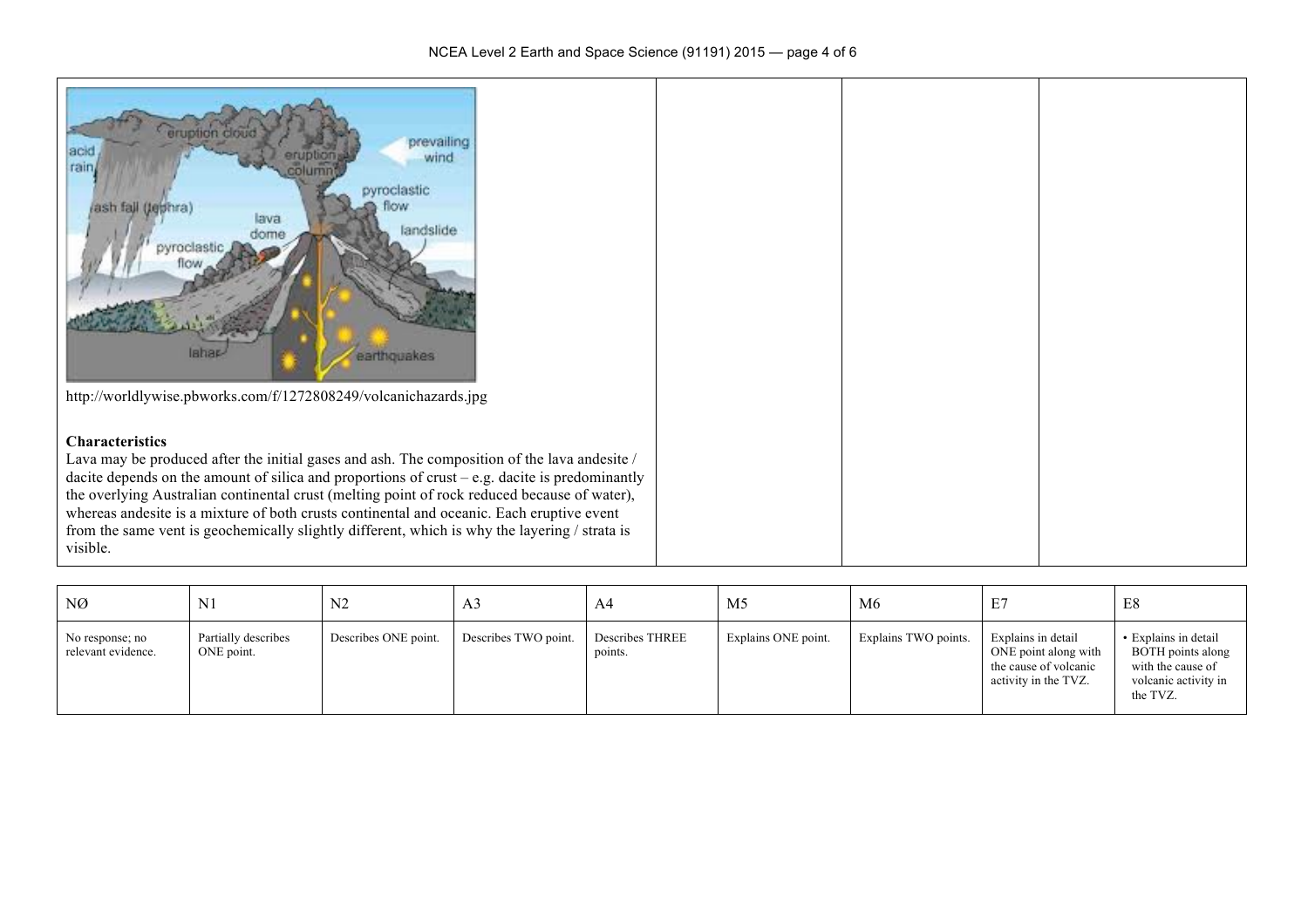| <b>Question Three:</b>                                                                                                                                                                                                                                                                                                                                                                                                                                                                                                                                                                                                                                                                                                                                                                                                                                                                                                                                                                                                                                                                                                                                                                                                                                                                                                                                                                                                                                                                                                                                                                                                                                                                                                                                                                                                                                                                                                                                                                                                                                                                                                                                                                                         |                                                                                                                                                                                                                                                                                                                                                                                         |                                                                                                                                                                                                                                                                                                                                                                                                 |                                                                                                                                                                                                                                                                                                                      |
|----------------------------------------------------------------------------------------------------------------------------------------------------------------------------------------------------------------------------------------------------------------------------------------------------------------------------------------------------------------------------------------------------------------------------------------------------------------------------------------------------------------------------------------------------------------------------------------------------------------------------------------------------------------------------------------------------------------------------------------------------------------------------------------------------------------------------------------------------------------------------------------------------------------------------------------------------------------------------------------------------------------------------------------------------------------------------------------------------------------------------------------------------------------------------------------------------------------------------------------------------------------------------------------------------------------------------------------------------------------------------------------------------------------------------------------------------------------------------------------------------------------------------------------------------------------------------------------------------------------------------------------------------------------------------------------------------------------------------------------------------------------------------------------------------------------------------------------------------------------------------------------------------------------------------------------------------------------------------------------------------------------------------------------------------------------------------------------------------------------------------------------------------------------------------------------------------------------|-----------------------------------------------------------------------------------------------------------------------------------------------------------------------------------------------------------------------------------------------------------------------------------------------------------------------------------------------------------------------------------------|-------------------------------------------------------------------------------------------------------------------------------------------------------------------------------------------------------------------------------------------------------------------------------------------------------------------------------------------------------------------------------------------------|----------------------------------------------------------------------------------------------------------------------------------------------------------------------------------------------------------------------------------------------------------------------------------------------------------------------|
| <b>Expected Coverage</b>                                                                                                                                                                                                                                                                                                                                                                                                                                                                                                                                                                                                                                                                                                                                                                                                                                                                                                                                                                                                                                                                                                                                                                                                                                                                                                                                                                                                                                                                                                                                                                                                                                                                                                                                                                                                                                                                                                                                                                                                                                                                                                                                                                                       | Achievement                                                                                                                                                                                                                                                                                                                                                                             | Merit                                                                                                                                                                                                                                                                                                                                                                                           | <b>Excellence</b>                                                                                                                                                                                                                                                                                                    |
| The continental crusts of the Pacific and Australian Plates are locked together under the<br>Wairarapa region (Eketahuna) (bottom of the North Island).<br>These two plates are pushing into each other in a transform (strike-slip) fault as their<br>densities are similar. As the plates are pushing this causes elastic potential energy to build<br>up and eventually this is released and the plates move, releasing a huge amount of kinetic<br>energy in an earthquake. The focus is the point of origin of the release of energy<br>underground, and the epicentre is the point directly above the focus on the Earth's surface.<br>The energy from the earthquake radiates out from the focus of the quake and is transmitted<br>in different directions.<br>Enicente<br>$\sqrt{$ Focus<br>http://jornalvisaoleste.com.br/wp-content/themes/premiumnews/premiumnews/functions/<br>the-focus-and-epicentre-of-an-earthquake-i18.gif<br>At 34 km depth, this earthquake and the 'aftershocks' were considered 'shallow'; energy is<br>released in the form of ground shaking. As distance decreases from the focus point to the<br>epicentre, the amount of shaking is increased. The amount of shaking affects the amount of<br>structural damage, therefore because the epicentre was on land rather than sea and the focus<br>was close to the surface it caused more damage than a deeper earthquake of the same<br>magnitude. Damage on the surface structure depends on underlying soil, water content and<br>rock as well as the structures. Buildings whose foundations were directly on rock that has<br>been fractured by the shaking will lose structure, and the buildings will experience a sudden<br>loss of support, which will result in drastic and irregular settlement of the building causing<br>structural damage, including cracking of foundations and damage to the building structure<br>itself e.g. chimneys collapse. Long cracks in the ground or structures are caused by lateral<br>spreading. 'Liquefaction' is the process in which water-logged, loose / un-compacted<br>(particularly sandy) solids lose strength. The water rises and the soil acts like quicksand. | Describes:<br>• Earthquake as release of<br>energy.<br>• Plate tectonics under<br>Eketahuna (transform<br>fault).<br>Damage decreases with<br>distance from epicentre /<br>focus.<br>• Damage on the surface<br>structures depends on<br>underlying soil, water<br>content and rock OR the<br>quality / build of the<br>structure.<br>• Describes a focus.<br>• Describes an epicentre. | Explains:<br>• Earthquake as release of<br>energy and how the<br>energy is transmitted<br>through material above the<br>focus.<br>• Damage decreases with<br>distance from epicentre /<br>focus.<br>• Damage on the surface<br>structure depends on<br>underlying soil, water<br>content and rock as well as<br>the structures.<br>• How a transform plate<br>boundary leads to<br>earthquakes. | Explains comprehensively:<br>• Earthquake as release of<br>energy and how the energy<br>is transmitted through<br>material above the focus.<br>• Damage decreases with<br>distance from epicentre /<br>focus and how the damage<br>observed on the surface<br>depends on underlying soil,<br>water content and rock. |

| NØ                                    | N <sub>1</sub>                    | NZ.                  | ر د د                | A4                                | M <sub>5</sub>      | M <sub>6</sub>       | ∸                                | E8                                 |
|---------------------------------------|-----------------------------------|----------------------|----------------------|-----------------------------------|---------------------|----------------------|----------------------------------|------------------------------------|
| No response; no<br>relevant evidence. | Partially describes<br>ONE point. | Describes ONE point. | Describes TWO point. | <b>Describes THREE</b><br>points. | Explains ONE point. | Explains TWO points. | Explains in detail<br>ONE point. | Explains in detail<br>BOTH points. |